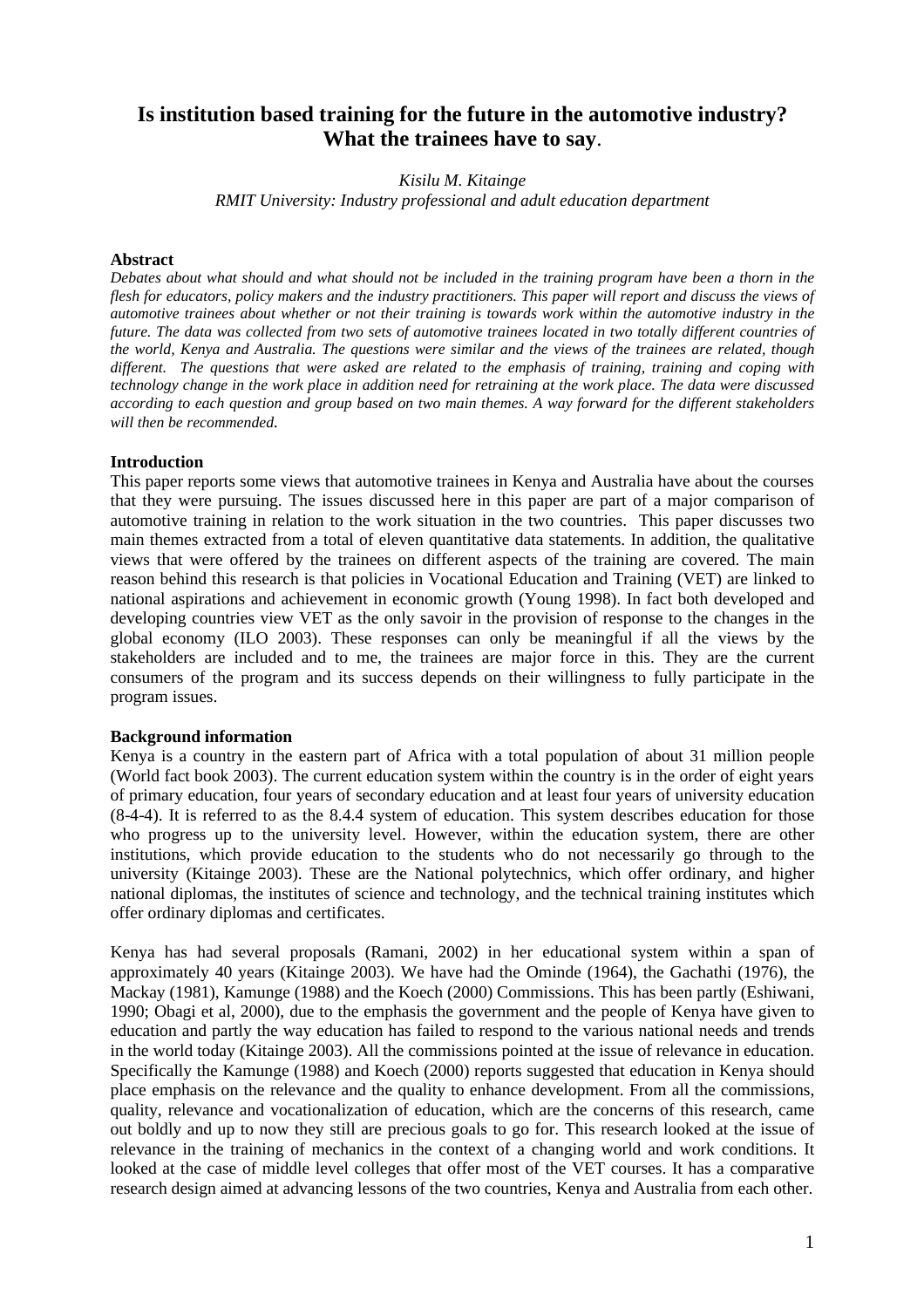In Australia, VET is offered in both the state owned and run Technical and Further Education institutes (TAFE), Registered Training Organisations (RTO) and at the universities (Smith & Keating 1997, DEST, 2000). The VET policy in Australia is quite elaborate and involves most of the significant stakeholders (Ainley et al 1997, ANTA 1998, Kitainge 2003). The system enables providers to operate and issue qualifications that are nationally recognised. The mode of teaching and examination is through training modules. The modules are organised in the form of training packages that specify the competencies that must result from the provision of the learning services. They also specify industry requirements for the assessment and the qualification that result from the competence. This self-paced learning is learner centred and is called Competency Based Training (CBT) (Smith & Keating 1997).

The commonwealth, state and territory governments provide the policy and regulatory frameworks for VET system (DEST 2000). The governments implement the National Training Frameworks (NTF) to enable consistency, and national recognition of provider services. Governments also provide about half the funds required for the system, while the learners and the system provide the other half. Australian National Training Authority (DEST 2000, ANTA 1998) outlines five objectives that the ANTA Ministerial Council identifies within the mission statement as first to provide a VET sector capable of equipping Australians for the world of work. Others are enhancing mobility in the labour market; achieving equitable outcomes in vocational education and training; increasing investment in training; maximising the value of public vocational education and training expenditure.

These direction indicators emphasised by ANTA show that Australia is in constant review of the VET system. Australia can serve as a role model in VET because it is a leader in the implementation of industry driven CBT form of training and qualification (DEST 2000). It is also claimed to be responding to the challenges of economic globalisation and developing technologies (ANTA 1998; Keating et al. 2002). VET is playing an important role in ensuring that industry and the community have the skills and knowledge to compete in this changing environment. However the question still remains, how well is the institutionalised automotive training compatible with the very fast moving world of work?

# **The Research Design**

Research design is a conceptual structure within which research is conducted. It informs the arrangement of the conditions for the collections and analysis of the data in a manner that aims to combine relevance to the research purpose (Kothari 2003). The design type under which this study falls is the causal comparative research. A causal comparative research looks at the conditions that already exist in the two countries Kenya and Australia (Victoria). Besides, it attempts to determine reasons, or causes for the current status of the phenomena under study. Accordingly to Gay (1996), causal comparative or ex post facto (after the fact) research is that research in which the researcher attempts to determine the cause, or reason for existing differences in the behaviour or status of groups of individuals. This kind of research does not recommend manipulation of the respondents, which is exactly what happened in this research. The views were obtained without manipulation from the groups being researched.

# **Epistemology of the study**

Epistemology is a branch of philosophy concerned with theory and knowledge (Flew 1999 cited in Martin 2003). It deals with the nature of and derivation of knowledge, the scope of the knowledge and the reliability of the claims of knowledge (Crotty 1998, Martin 2003). The study is inclined towards the constructivist's school of thought. Constructivism is philosophy founded on the premise that by reflecting on our own experiences, we construct our understanding of the world that we live in. It is a phenomenological orientation to inquiry in which 'meaning' is the prime focus. Guba and Lincoln (1989 and 1990) suggest that constructivism is a viable paradigm for the study of human interaction, under which this study falls. Thus in constructivism, there is no objective truth waiting for us to be discovered. The guiding principle for this school of thought is that truth and meaning come into existence from our engagement with the realities of our world. The emerging truths then get into our experiences and influence the continued engagement with the world's realities. In this view, there is no meaning without mind. Further this school of thought states that meaning is not discovered but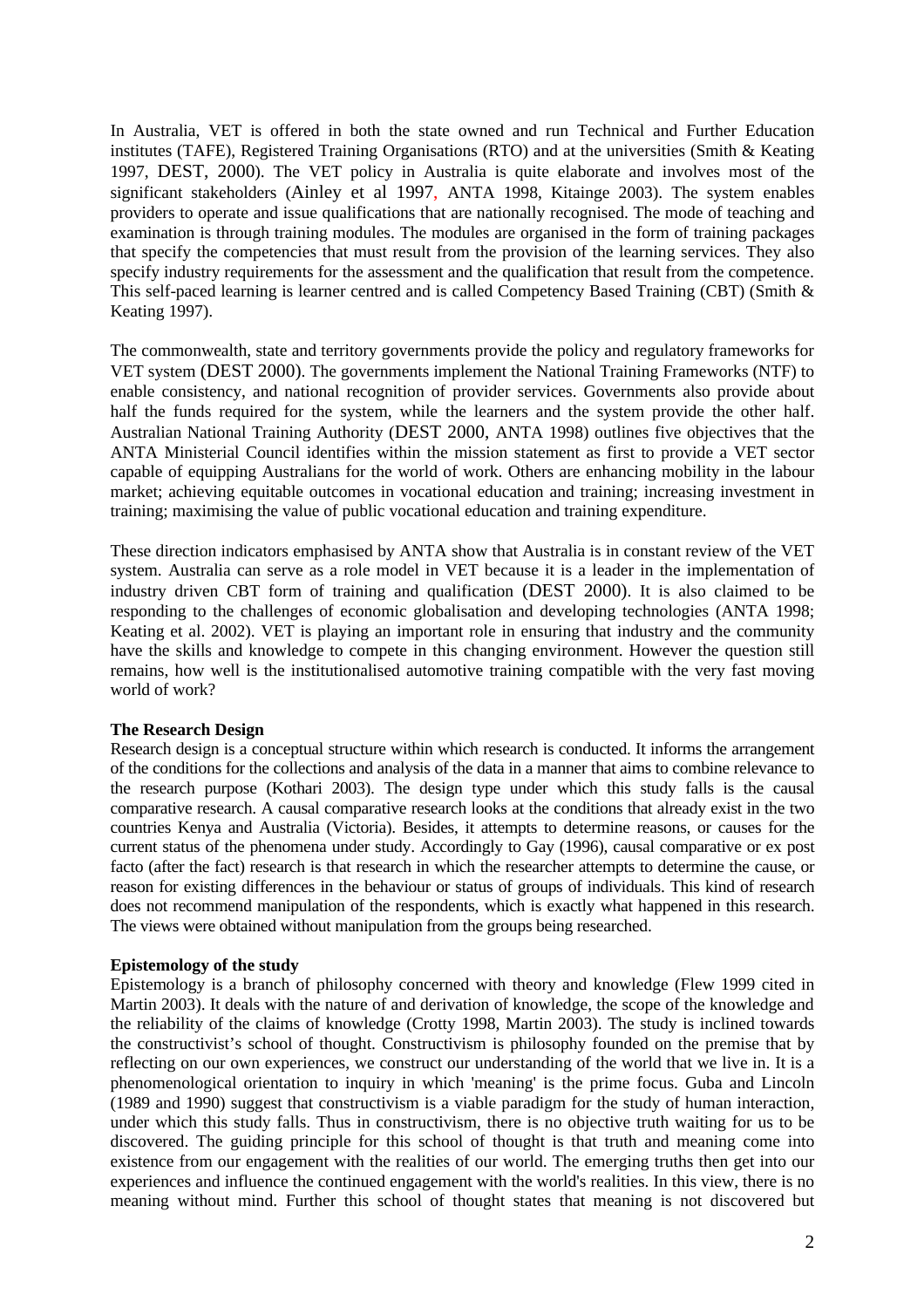constructed (Crotty, 1998). This view takes the cultural differences into consideration. As a result, it acknowledges the fact that different people may construct meaning in different ways even in relation to the same phenomenon. This is precisely what happens when we move from one era to another or even from one culture to another. The subject and the object emerge as partners in generating meaning. It's an integrationist's view of the truth. This being the case, the findings in this research are discussed in the light of the constructivist's frame of mind.

# **Respondents**

The study was done on a total of 83 trainees in the automotive field. There were 44 (53%) trainees from Kenya and 39 (47%) trainees from Victoria in Australia. The trainees were enrolled for different courses in the automotive field. Some were pursuing diploma in automotive engineering while others were pursuing courses leading to certificate qualification within the automotive field. There were no distinctions made about the courses being pursued in the responses sought. The main requirement was that each of the trainees should either have been on apprenticeship in a firm or had taken the industry placement (industrial attachment) within an automotive firm. There was no sampling involved in the choice of who were given the questionnaires. As long as they were willing and pursuing a course in automotive engineering, they were supplied with the questionnaires. This reduced the undesired aspect of breaking intact groups, which may cause problems in the organisation of the training programs. Interviews were conducted to a smaller portion of the population to confirm their opinions. Willingness of the trainees to participate in the data collection again determined inclusion in the interview category. Purposive sampling (Bogdan & Biklen 2003) was used in getting the respondents for this research. This sampling method was favoured due to its potential of maintaining human dignity while still gathering the research results. This is a condition that must be fulfilled for the purposes of ethical treatment of human subjects. Ten trainees were interviewed informally in each group.

# **Methods of data collection**

No single source of information is trusted to provide a comprehensive perspective in any study program. In this line of thinking, Patton (1990) comments that using a combination of data sources and methods of collection is a validating aspect and cross checks the data. The use of combined data sources like interviews, observations and document analyses increases the validity since the strength of one approach compensates for the weakness of another approach (Patton, 1990; Denzin & Lincoln 1998). This is called triangulation derived from a three-side polygon (triangle), which happens to be a strong shape in resisting forces. On the strength of this argument, several methods were used to collect data for this research. They include researcher designed questionnaires; observation; documents analysis and interviews guided by interview schedules. However the data discussed in this paper is from questionnaires. The justification for triangulation in this study is based on the premise that it is an ideal method because it is a means of controlling the extraneous variables (Denzin & Lincoln 1998).

# **Data analysis procedures**

Data were analysed by use of different methods depending on its type. Both quantitative and qualitative methods of data analysis were applied. The reason for using both of these methods is that they are viewed as complementing and not opposing. The two approaches yield better understanding of the issue at hand and justify any claim that is made with some degree of certainty. Moses (2002) supports this view by saying that qualitative and quantitative research methods ought (and can not) be distinguished and set in opposition to one another on the grounds that quantitative methods are inherently and exclusively positivistic and suited only for confirmation whereas qualitative methods are suited only for understanding. In this research both modes of data analysis are used taking into consideration the strengths and the limitations of each approach and capitalising on the strengths for the best result. Statistical methods were applied to the relevant data and the rest of the findings were discussed. The statistical method that was used in this study was the Chi-square test for two independent samples on nonparametric data. The 0.05 level of significance testing was for all the statistical tests. Data were analysed by use of Statistical Package for Social Sciences (SPSS).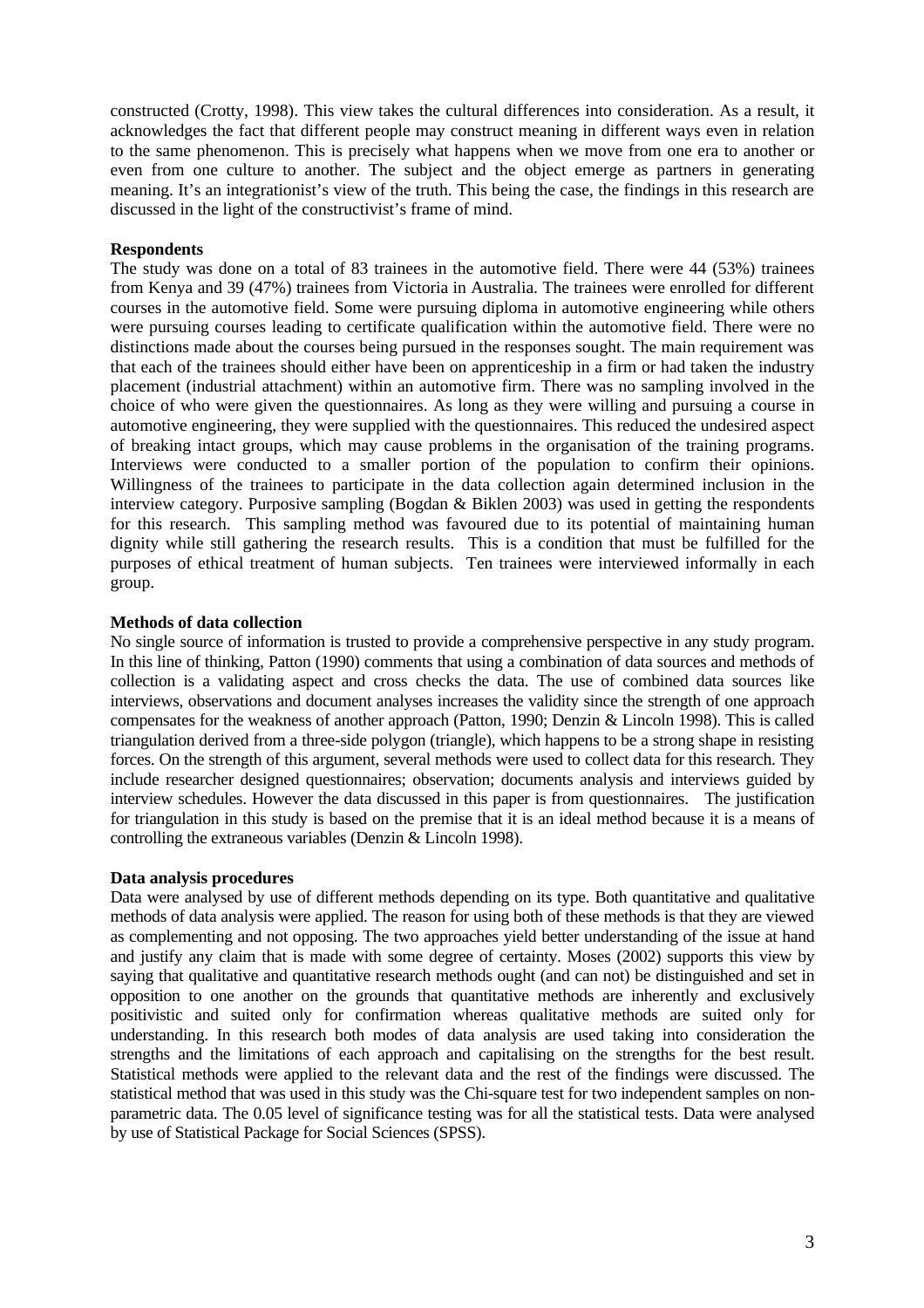### **The Quantitative Response Items**

The questionnaires had two sections. The first section had statements with options ranging from strongly agree to strongly disagree. This is a Likert type of scale, which is a type of summated scales (Burns 2000, Kothari 2003). Generally, Likert scale statements consist of a number of items, which express either a favourable or unfavourable attitude towards the aspect being considered and for this case; it was the institute based automotive training. The trainees indicated agreement or disagreement with each of the items in the study. The responses of the trainees on the Likert type of questions were analysed one question after the other. Analysis was also done comparing the two groups that were involved ion the study with the view of trying to uncover any differences and similarities between the two groups.

There were eleven (11) items to which the trainees were supposed to respond according to the keys given. An introductory statement was offered to the trainees to inform them that none of the responses was correct or wrong. The statement only sought to expose the opinion of the respondents. The trainees responded by ticking or circling one of the following: Strongly Agree (SA), Agree (A), Undecided (U), Disagree (D) and Strongly Disagree (SD) for each statement. These responses were given quantitative values (Kothari 2003) as follows. SA was given the value of 5, A was given the value of 4, U was given a value of 3, D was give the value of 2 and SD was given the value 1. This is a slanting scale (Likert scale) ranging five to one.

#### **Interpretation**

A mean score value above three (3) denoted positive opinion (Kothari 2003) of the group to the statement that they were responding to. A mean score of value below three (3) implied that the opinion of the group was negative to the statement that they were responding to. A mean score of three was an indecisive score and no conclusion could be drawn out of such case as relates the item. However this indecisiveness is discussed in the discussion section of the analysis. This is the choice that was made by the respondents who felt not competent enough to respond to the issue that had been raised or had additional information as regards the item. It was the option for being undecided that showed that the opinion was neither positive nor negative, it showed a neutral opinion.

#### **Data analysis**

Data were analyzed according to the question and the issue that was raised in the question. Data was first keyed into computer software and several modes of trial analysis were conducted to reveal and relationship, differences and issues of common concern. This trial was also meant to expose the best methods of the results presentation for clear understanding to the readers. The statistics used in the data analysis are the mean, mode, standard deviation. The Chi square tests were conducted on the obtained statistics for two independent samples. The chi-square test does not require the condition that the subjects to be randomly sampled. This chi-square was chosen because it is not possible to ascertain that the characteristics of the respondents formed a normal distribution, which is a requirement of most other statistical methods. Data obtained was also non parametric and chi-square is a strong method in analyzing such data. It was not possible to ascertain normal distribution condition due to the fact that the selection process was not purely random. Sampling in this case was purposive. Willingness to participate in the research, which is an ethical consideration counted more than just random selection of the respondents. The outputs obtained from the software are reported in form of line and clustered bar graphs, histograms with the normal curve, mean plots and cross tabulations where applicable. The data was then compared for the different groups with a view of getting the emerging themes. In this paper some of the graphs are left out although their characteristics are described.

#### *Quantitative data statements*

There were eleven statements to which the trainees were requested to rate on a Likert slanting scale**.**  From these statements, several themes for discussion were developed. Each theme was discussed citing current literature and justification of the orientation taken based on the world today. The results found for each section discussed are discussed separately as well as well giving a comparative analysis. In this paper, only two main themes from three statements are discussed.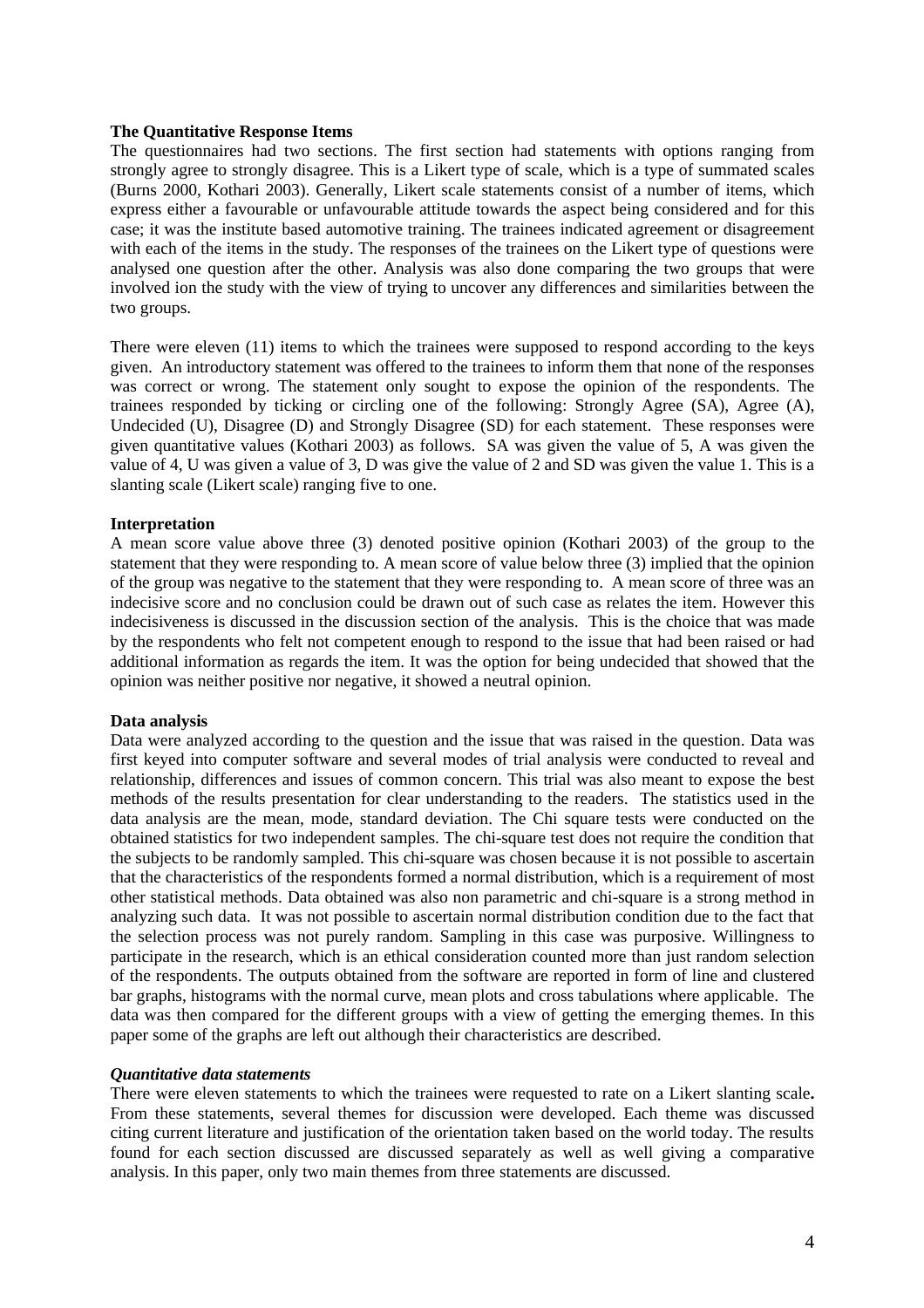### *Theme one: Does training emphasize on generic or transferable skills?*

The first main theme tested in this section of the research is if the training was promoting acquisition of generic and transferable skills by emphasizing on personal values like honesty, communication and positive self-esteem and problem solving. The reason for this statement is that the work place (automotive industry for this case) is now demanding these skills (Virgona, Waterhouse, Sefton  $\&$ Sanguinetti 2003, ANTA 1998) just as much as the engineering skills (Allen consulting group 1999). They are also important for higher education (Hager, Holland & Beckette 2002). In fact generic skills are accepted by all VET stakeholders as critical components in training and must be actively promoted (Clayton, Blom etal 2003). Besides the repair section is getting quite competitive in the sense that the workers there should be able to communicate with the customers with confidence. There is need also for the trust to exist between the mechanic and the car owners, a virtue that training should foster, but is developed from other skills like the ability to communicate the repair intentions and procedures.

#### *Results for theme one*

The distribution of the trainees' responses (83) showed a positive to the statement. The mean score to this item for the total 83 trainees was 3.8. This implies that most trainees were of the opinion that the statement was correct. The most selected option (mode) was (A) agreeing. The total positive opinion to this statement was 72.3 % (60). This is obtained by combining the responses for SA and A. When this information was plotted on a bar chart with the normal curve, it was observed that the curve tends to be negatively skewed. The response was inclined towards the positive opinion to the statement made. The negative opinion was 15.6 % (13) while the undecided option scored 12% (10).





Fig 1: Distribution of Trainees' responses on whether training has emphasis on personal values.

This information was then put into a histogram with normal curve and it was found that the distribution was negatively skewed. This implies that most of the responses are located above the mean of the distribution. When cross tabulation were done, there was variation observed in the distribution of the two groups' responses according to the percentages. The line graphs for the two groups show this variation (Fig 1). The green line (Light line in black and white) represents views by trainees from Kenya while the red line (bold line in black and white) represents views by trainees from Australia.

Higher percentage of trainees from Australia strongly disagreed with the statement compared to trainees from Kenya. However there were more trainees from Kenya who disagreed with the statement compared to trainees from Australia. There were more of Australian trainees who were undecided about the statement than Kenyan trainees. The agree choice was picked by more Kenyan trainees than the Australian trainees and finally slightly more Australian trainees picked the strongly agree choice compared to Kenyan trainees. The organisation of the training and its emphasis may account for this distribution. The Australian training is biased towards the skill (ability to do) with little support courses while the Kenyan training has more for the supporting sciences leaving less time for skill's practice and acquisition. This is witnessed from the nature of evaluation that is organised for the trainees.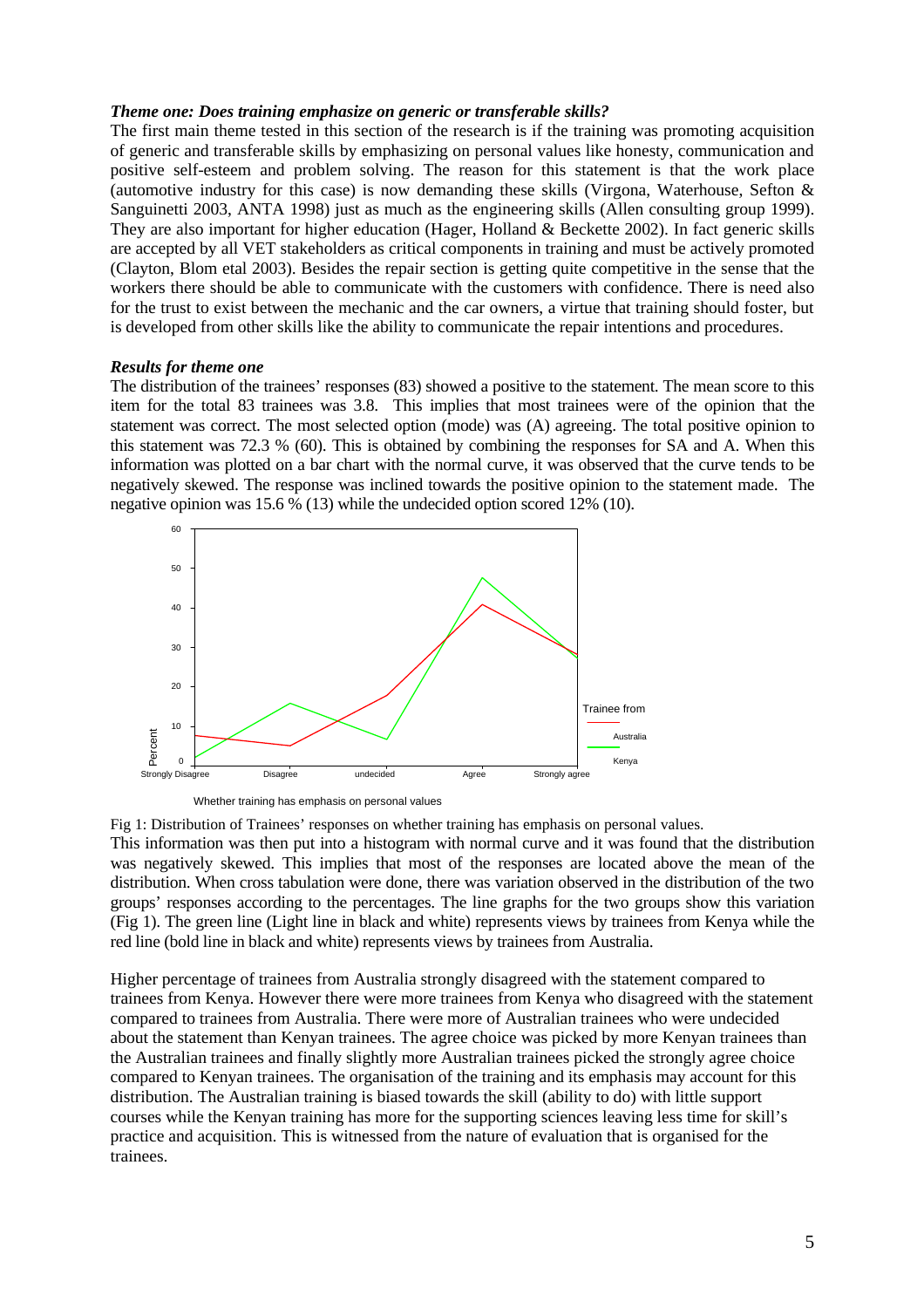This distribution of the responses for the two groups is quite intertwined. It was therefore necessary to do a mean plot of the two groups, which is show in figure2.



Whether Trainee is from Kenya or Australia

Fig 2: Plot of group means regarding whether training has emphasis on personal values

The mean for trainees from Kenya was 3.82 compared to the mean score for trainees from Australia of 3.77 on a five-point scale. The values are all positive to the statement although different. The difference between the mean of the two groups is 0.05, which is not significant, a result obtained from the Chi Square test for significant difference at the 0.05 level of significance testing. This shows that the responses by the two groups are related. Their views about the emphasis of the curriculum are tallying.

# **Discussion for theme one**

A generic (transferable) skill is one which is not specific to work in a particular occupation or industry, but is important for work, education and life generally, e.g. communication skills, mathematical skills, organisational skills, computer literacy, interpersonal competence, and analytical skills (Knight & Nestor 2000, ANTA 1998, Mayer 1992). Other terms used to refer to these skills are key competencies and employability skills (Smith & Comyn 2003). Their characteristic of wider applicability means that these competencies are not only essential for participation in work, but are also essential for effective participation in further education and in adult life more generally (Field 2002, Mayer 1992).

Given the importance that aspects of generic skills have to the development of individuals' potentials, it is imperative that all training programs should foster them. They can be summarised, (Mayer's 1992; Field 2002) by seven-point outline of the qualities that should be developed. First are communication skills that contribute to productive and harmonious relations between employees and customers. The second aspect is teamwork skills that contribute to productive working relationships and outcomes. Third category is Problem solving skills that contribute to productive outcomes Initiative and enterprise skills that contribute to innovative outcomes. The fourth one is planning and organising skills that contribute to long term and short term strategic planning. The fifth point is Selfmanagement skills that contribute to employee satisfaction and growth. The sixth aspect is learning skills that contribute to ongoing improvement and expansion in employee and company operations and outcomes and finally, technology skills that contribute to effective execution of tasks (Smith & Comyn 2003).

These seven points have a special place in the automotive industry, which was the focus of this research. Having a training that is focused at developing these skills will as well promote the desirable virtues for all work place. They include ability to deal with pressure, commitment, positive selfesteem, personal presentation, honesty and Integrity sense of humour, reliability, enthusiasm, and of all the others adaptation to change.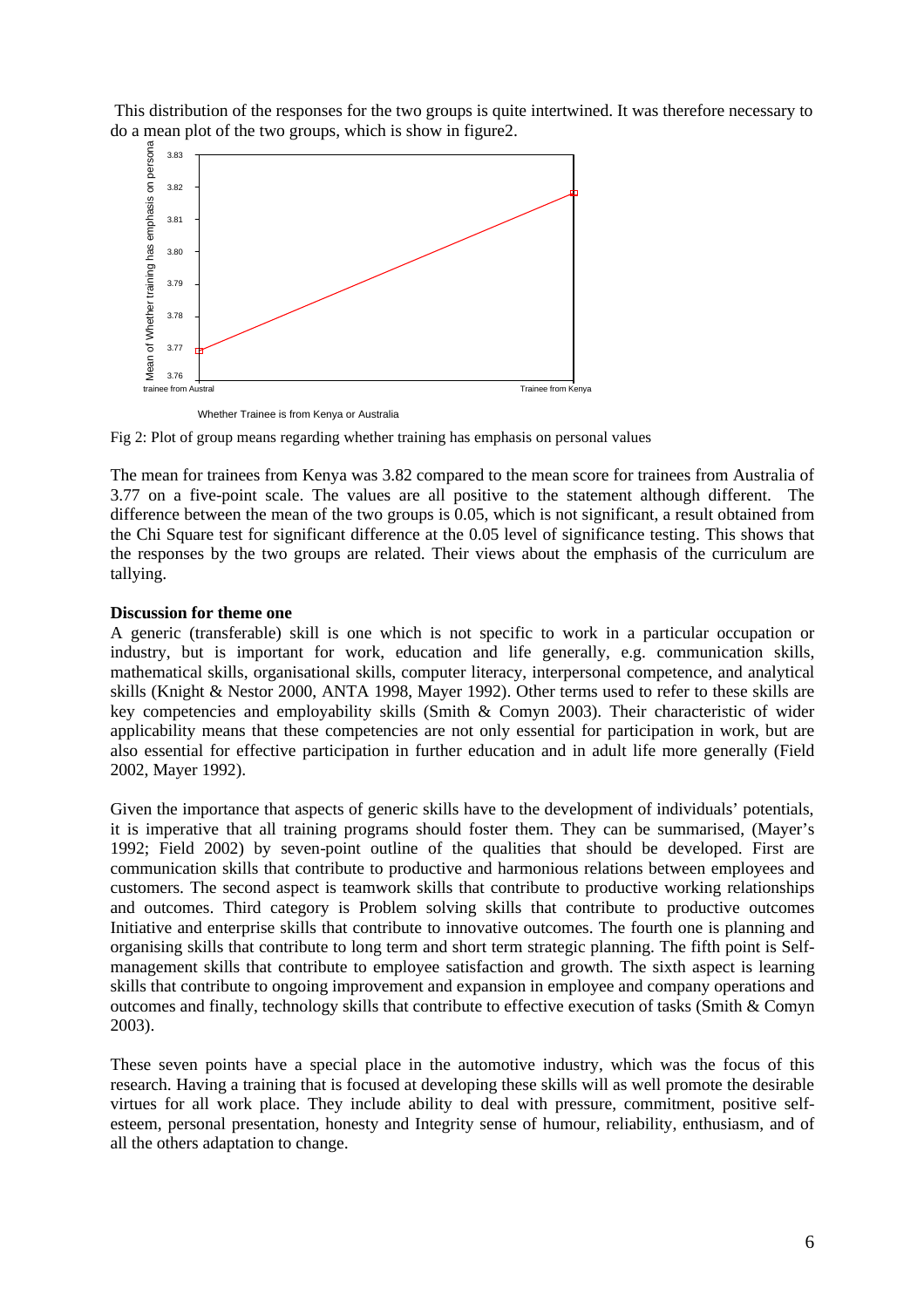While most trainees in both countries agree to some extend that training has emphasis on personal skills, there were some who disagreed. The few who did not agree with statement should be cared for in the program design. This is especially so because education and training should not just cater for the majority but the minority too. From the interview sections, it was revealed that training in Australia was biased towards some car manufacturers and not others. Something should be done to improve this case. In Kenya, it was revealed that training is not so keen on any aspect that can be examined directly. Trainers devoted most of their efforts towards the passing of the examination. This is a misconception since training should aim at developing the potential of the trainees in order to face future challenges.

*Theme two: training and coping with changes in technology and, need for retraining at work place*  The second issue that was raised in the questionnaire for the trainees was whether training within the institute was helping them in the coping with technological changes at the work place. The statement was "The training in this institution enables one to cope with the technological changes in the work place". The mean for this statement was 4.1; the median and mode were 4.0. This implies that most of the trainees thought that training within the institution was enabling them to cope with technological changes in the work place.



Training and coping with Technology

Fig 3: Distribution of Trainees' responses on whether training facilitates coping with technology changes at the work place.

A total of 86.7% of the trainees were in support of the statement. They chose either agree (50.6%) or strongly agree (36.1%). These responses were then place on a histogram with normal curve to check how skewed they were. The distribution is also negatively skewed implying that the trainees were positive about the statement. To check on whether the two groups were the same in the distribution, a line graph for each group was plotted (Fig3). The red line (bold in black and white) was for Australian trainees and the green line for the Kenyan trainees

The distribution is that Australian trainees were more in Disagreeing and strongly agreeing while Kenyan trainees were more in Strongly disagreeing, being undecided and agreeing. This was not enough to decide on whether the two groups were significantly different. As a result, it was necessary that a plot of the means be generated (Fig 4).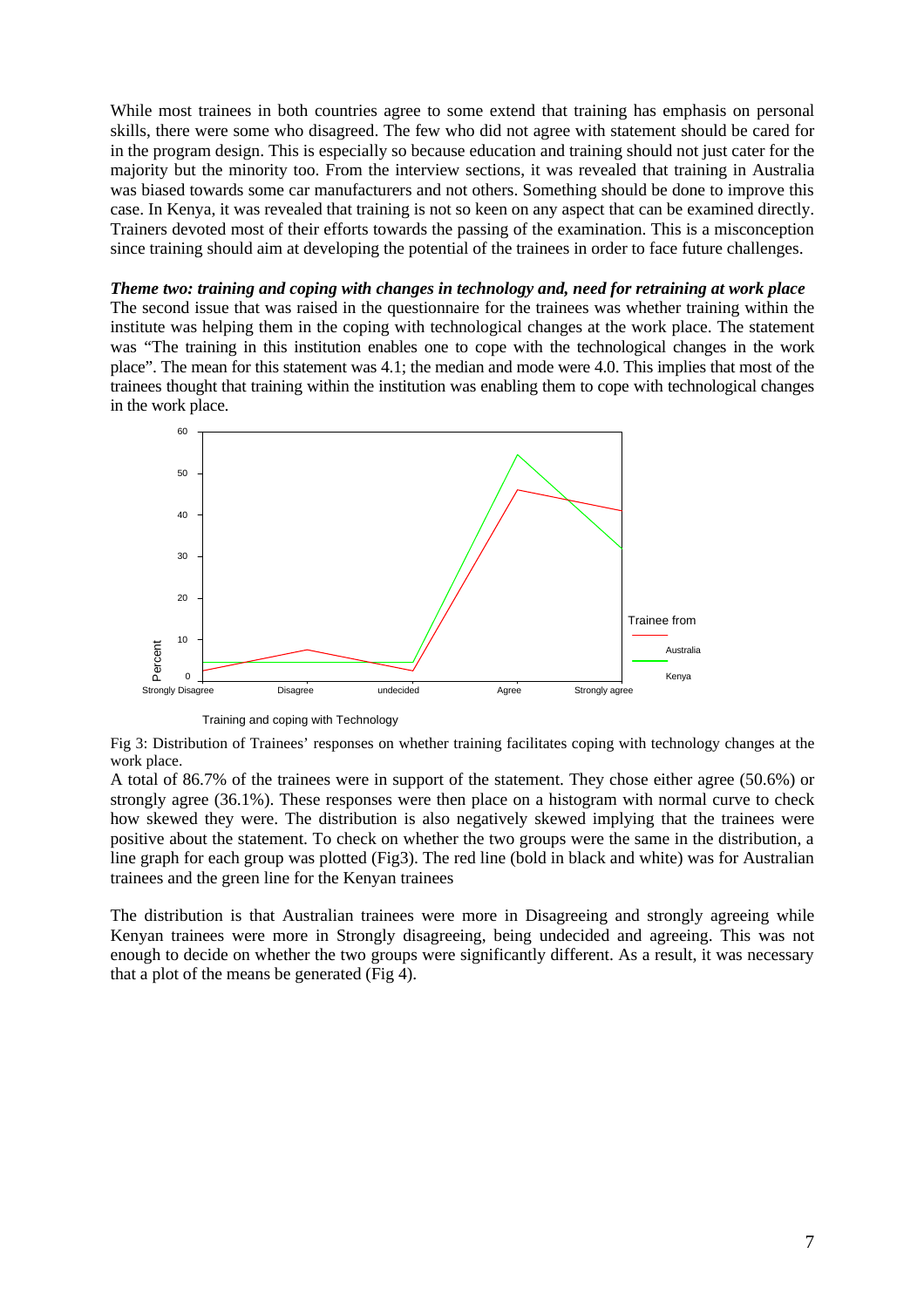

Whether Trainee is from Kenya or Australia

Fig 4: Plot of group means regarding whether training facilitates coping with changes in technology at the work place

It was necessary again to find out if the distribution was significantly different for the two groups involved. The chi square test was conducted. The grouping variable that was used is whether the trainee was from Kenya or Australia. The value for the asymptotic significance obtained (0.463) is greater than the level of significance testing which in this case was 0.05 used in the whole research. This shows that the test result is within the acceptance zone hence the null hypothesis that "There is no significant relationship between the distributions of the responses of the two groups involved in the study on whether training helps trainees in coping with technology." was rejected. Since the null hypothesis is rejected, then there is a relationship between the responses of the two groups. The views of the two groups are related in a significant way.

On the issue of training on the job the statistics obtained for this item were mean 4.28, mode 5 and standard deviation of 0.958. It implies that most of the trainees were of the idea that there is need for job training even after the institutional training. It was found that 86.7% (72) trainees selected either Agreeing (A) or strongly agreeing (SA) options. Only 6% (5) of the trainees were undecided about this item. Another 7.2% (6) selected either strongly disagree (SD) or disagree (D) options for this particular item. The information about this item was then put in a histogram with normal curve for skewness test. It was observed that the distribution is negatively skewed.

To establish if the distribution was the same for the two groups involved in the study, the line for each group was then generated (Fig 5). It can be seen from the graph that the distribution of the two groups are interacting. The Australian trainees were high in strongly disagreeing (SD) and agreeing while the Kenyan trainees were high on disagreeing (D), being undecided (U) and strongly agreeing (SA). The plot of means showed Kenyan trainees on the issue having a value of 4.38 while the mean for the Australian trainees was 4.15.



Fig 5: Distribution of Trainees' responses on whether there is need for training at the work place after institutebased training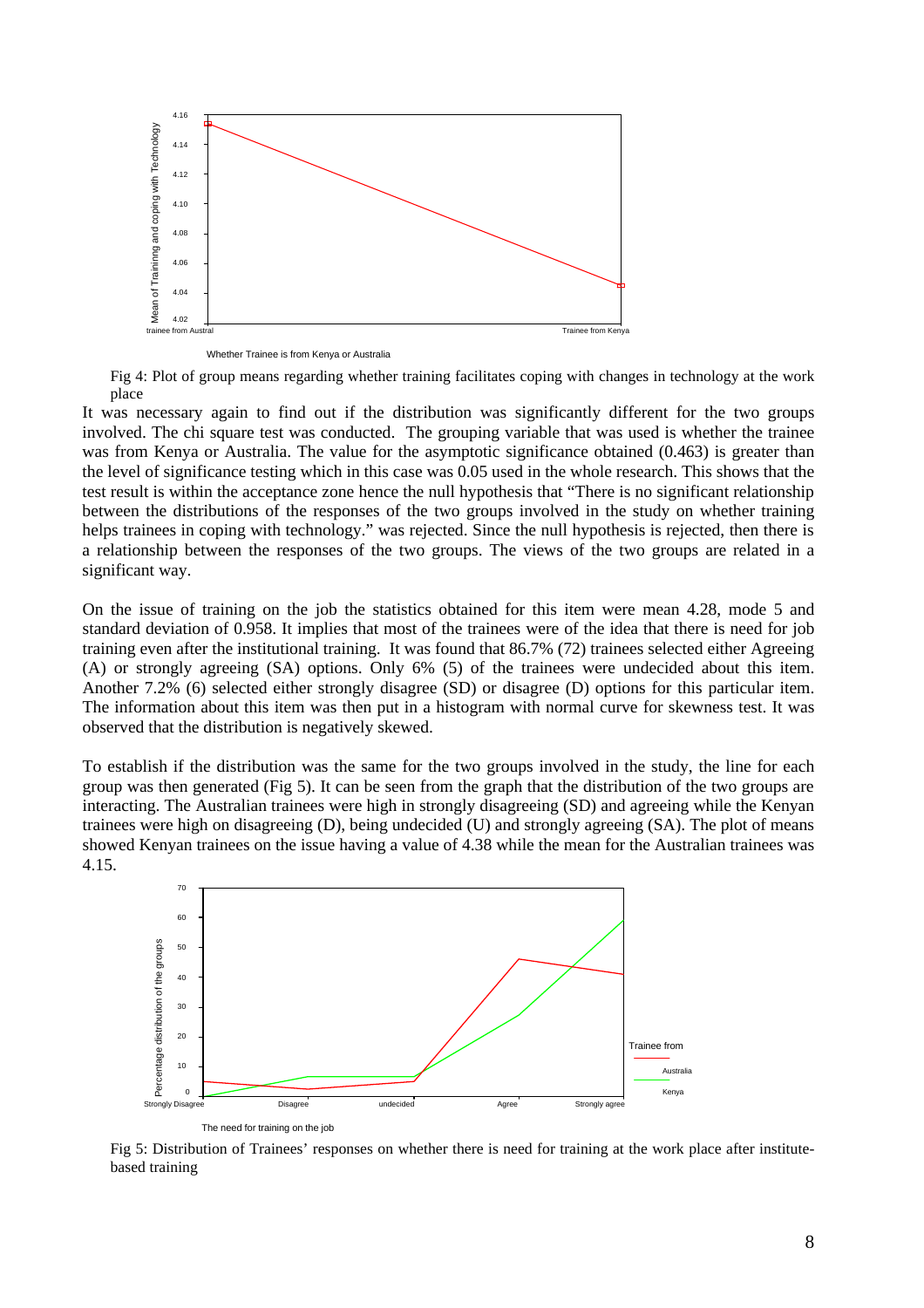It was necessary to establish if this difference between the means of the two groups was significant. As a result, the data was subjected to as statistical test to find if the difference was significant. The test statistic shows that the observed value (0.086) is greater that the value for the level of significance testing  $(2 = 0.05)$  used in the research. As a result of this, the null hypothesis for the item was rejected. The null hypothesis for this item was that "There is no significant relationship between the distribution of responses for the Australian and Kenyan trainees on the need for on the job training after institution based training". This means that there is no significant difference between the distributions of the responses of the two groups on the need for training at the work place. However there were differences that can be explained by literature looking at each of the group's distribution of the response.

### **Discussion for theme two**

The work place is one of the fastest changing in the world today; making Skills and knowledge are the engines of economic growth and social development (ILO 2003). The shift is towards high technology, service oriented and self-directed work teams (Hull 1997). This justifies why the research was looking at the retail service and repair (RS&R) section of the automotive industry, which requires more and varying skills for the mechanics than the manufacturing sector. Globalisation and the rise of communication and information technology are having marked impact on organisation and the individuals that work within them (Mitchell, wood  $&$  Young 2001). The automotive industry is not shielded from these influences. The nature and work practice is also changing, thereby demanding changing skill levels (Billett 2001, ILO 2003). It is highly susceptible to technology changes and the world at large. Technological change and other changes stemming from globalisation of economies around the world are now having a profound impact on the nature of work, the way it is organised and the skills it requires ((Virgona, Waterhouse, Sefton & Sanguinetti 2003; Robinson 2000, Billett 2001). As the technology changes, there is need for training institutions to change in their ways of training to cater for the changes.

One critical the skill that trainees require for the work place is the ability to learn rapidly and be innovative (Virgona, Waterhouse, Sefton & Sanguinetti 2003). In addition, there is need for trainees to have skills that enables them to move from one job to another or adapt to the changes at the work place. These changes in the work require the trainees and workers in general to respond to new tasks, to understand new concepts and develop new procedures (Billett 2001) all of which make the work more demanding. On this issue Robinson (2000) further says that Continuous retraining for more complex work and the transfer of high-level skills gained in the workplace context needs to be underpinned by attitudes and learning skills gained in the education system prior to entry to the workforce. This fits squarely to the current research and is the theme that is targeted.

It is with this view that Whittingham (2003) proposes that VET providers should consider their investment in pre-emptive or just-in-time vocational education and training to meet the market need when it occurs, not after the need has been established, proven and possibly moved on. In addition, they should provide trained workers who can articulate their needs, be aware of cultural differences, undertake problem solving and participate in teamwork. These two challenge the common trend of training not being futuristic (Peters & Lloyd 2003). Many are the times that training program prepare for the current needs which are obsolete by the end of training (Kitainge 2003). It is expected that training today should help the participants in coping with the changes in the future. Due to the changes at the work place, there is need to have trainees who are adaptive to new situations, who can manage increased intensity of work as a result of competition and workers who are able to attend to a number of demanding activities (Billett 2001, Virgona, Waterhouse, Sefton & Sanguinetti 2003).

The main concerns of these two items were to find if training was preparing trainees for the changes in technology and if retraining at the workplace was necessary. The greater percentage of the trainees was fine with the issue. However another high percentage was not satisfied. This is an indication that although much is in place, there is still some work to be done in the refining of the training to take care of these crucial aspects. A greater percentage of the Kenyan trainees disagreed with the issue that their training was enhancing their coping with technology. This is confirmed with still a higher percentage that there is need for training at the work place. This can be explained by the organization of the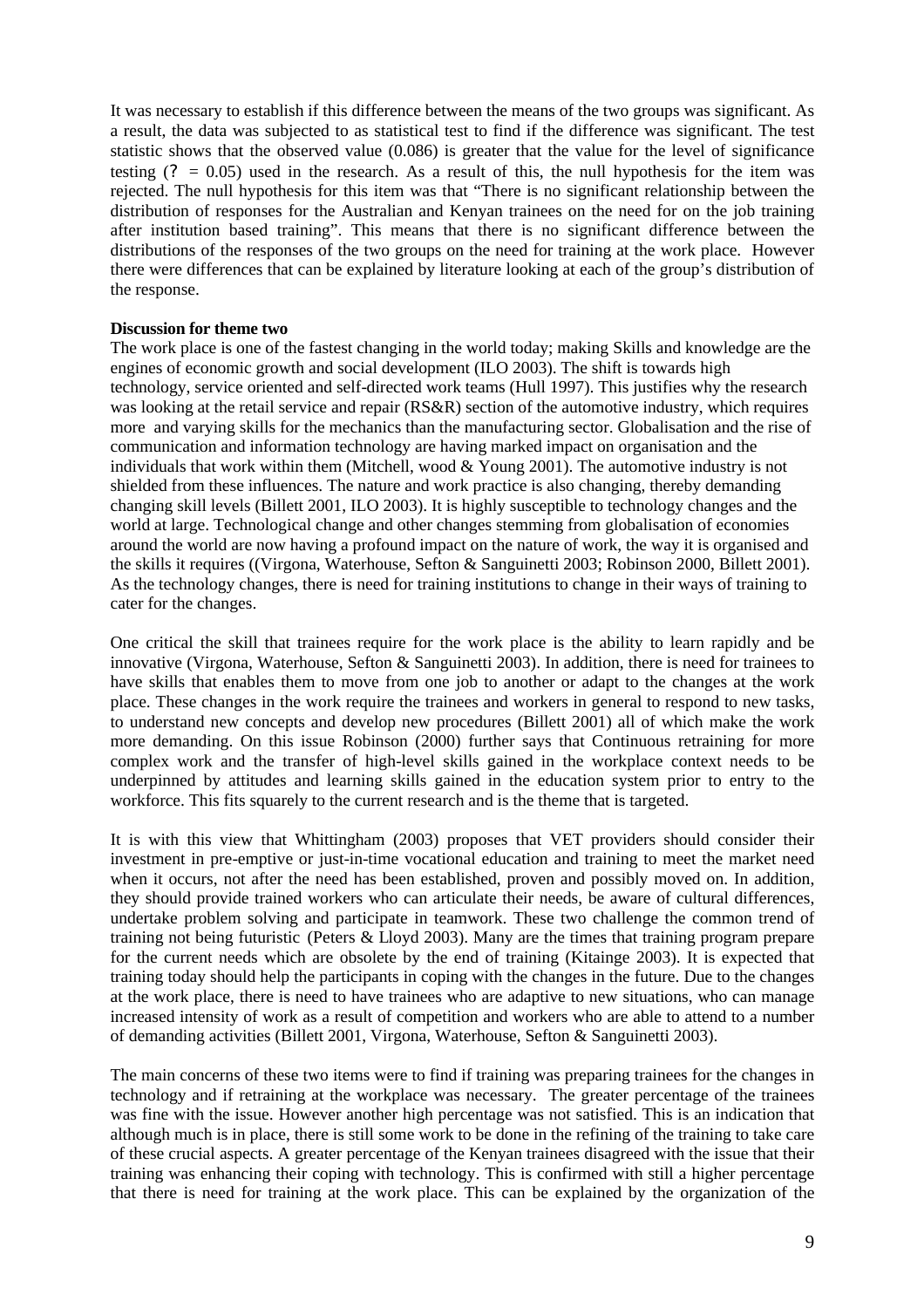training programs in the two regions. The satisfaction level is quite high with the trainees in Australia in line with the statistics survey for 2003 that 82% of graduates and 76% of module completers were satisfied with the overall quality of their TAFE training. This can be explained by the fact that there is high participation of the work place (industry) in education and training matters, which is quite low in Kenya. Kenyan industry participation was found to be lacking in the programs design, and surely more can be done.

### **General discussion**

In this section, I will try to answer the initial question that was posed at the paper title 'is institute based training for the future according to the views of the trainees?' To start with, there are three main themes that are discussed. All themes have some aspects reflecting on to the future of the trainees.

The first theme on generic skills is aimed at getting to know the state of affairs according to the trainees about generic skills. It is not quite explicit to find some of the transferable or generic skills being stated as part of the program achievements. They are assessed (Clayton, Blom, Meyers & Bateman 2003) (and may be taught) holistically as part of the overall assessment of thee vocational competencies hence their achieving is inferred rather than explicitly measured. This being the case, then it is only the trainees who can justify the achievement of these generic skills.

Going back to the general distribution of the responses for the generic skills items, it was realised that the greater majority of the trainees were happy with the levels of achievement. However, Australian trainees complained about the program being pegged on some car manufacturers and not others. This aspect exposed the missing link for general training with examples drawn from a variety of manufacturers. This was especially so with the Australian trainees. The Kenyan trainees complained about the training not being focused to the work situations. The training is focused towards examinations that happen to have more theory than practice. These two cases then pave way for the opinion that training should be broad but related to the work place. Too much breadth without situating the training is harmful while too much localising of the training without providing for variety is also limits the cross industry movement of the trainees.

The second theme dealt with training and coping with changes in technology with consideration for the need for retraining at work place. This theme is broad and is based on the fact that technology is changing especially at the work place. It was found that most trainees were satisfied with the training and coping with changes in technology. However, they contented that there was need for training at the work place after the institute-based training. Some of the reasons they cited for this need were the workplace has varying tasks that are not linear in nature like the practical sessions in institute based training where trainees have time set for particular topics. In the work place tasks are varying and require high level of organisational skills to cope with the demands of the customers and have the dollar value of the work done. The work place facilities are also advanced compared to the training facilities. Here are differences existing between the two groups of trainees. The Australian trainees were more prepared to face the changes at the work place than the Kenyan trainees. Consequently, the Kenyan trainees required more training at the work place compared to the Australian trainees. These requirements reflect on the organisation of the training and the mode of assessment used. Competency based training prepares trainees for the challenges at the work place better than the time based, theory examined training. These discrepancies also echo the voices of the Kenyan trainees that the practical exposure is limited within the training. They mentioned that teachers concentrate more on theory in preparing trainees for examinations.

# **Conclusion**

Based on the findings of this section of the study, the following recommendations can be advanced to the stakeholders. First, the trainees know what they are after in training so their views should be sought for before making decisions related to their own training. The second aspect is that training should be broad to cater for all the work places with examples of particular work. All the industry players must be represented in designing the training programs so that the trainees have a broad view. This training should however have the basic work characteristics so that trainees have the initial seed of confidence as they move into new workstations. Thirdly, learning should be not be viewed as the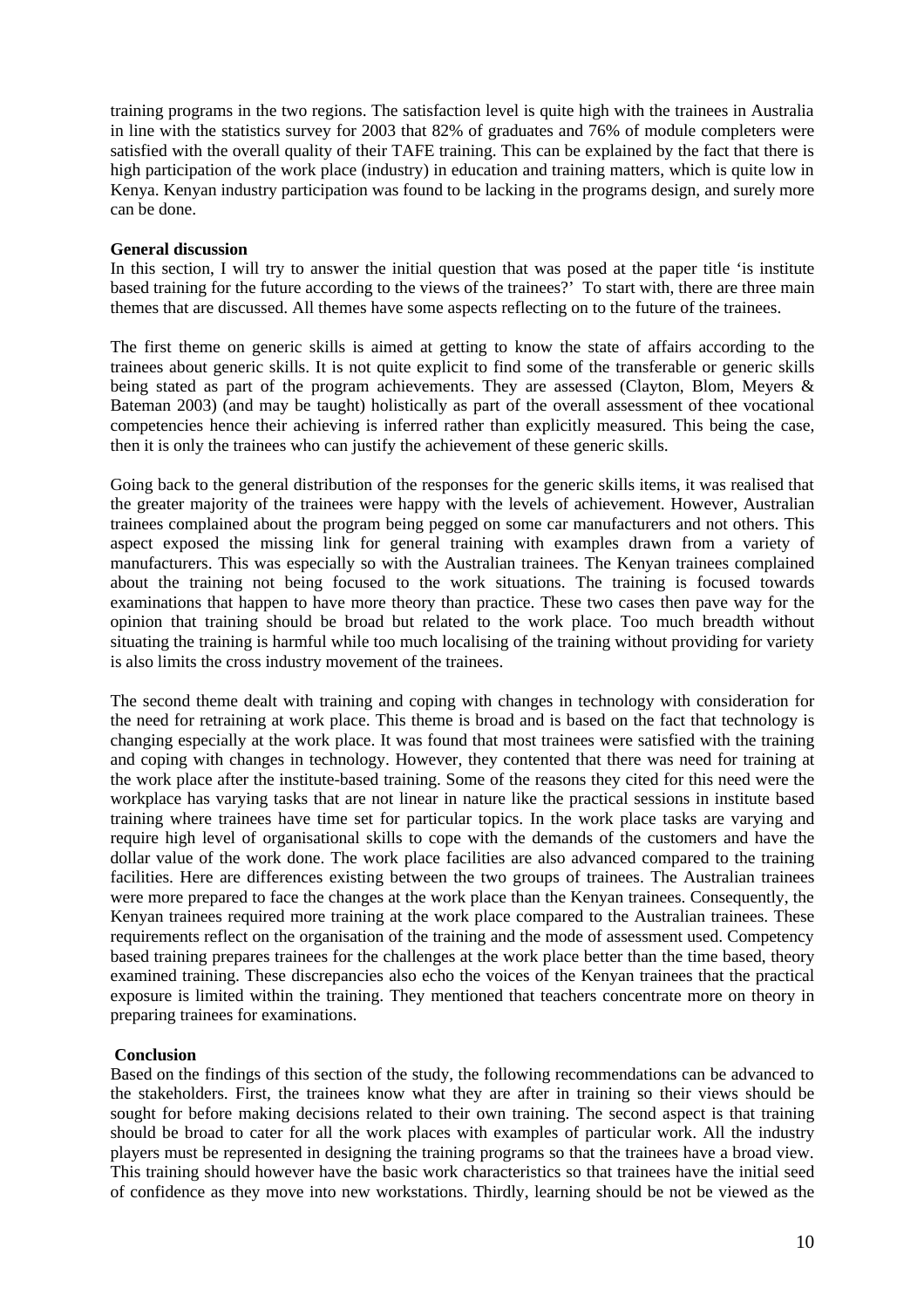domain for institutions. The work place should afford some learning situations (Billett 2001, Barnett 2002) for all workers both new and the experienced. In fact learning acquired independent of the work situation could be propositional in form, while learning acquired at the work place alone could be a matter of knowing how to get to similar circumstances (Barnett 2002). Effective work seems to require both kinds of learning: knowing that certain things are the case and coming to intuit the particular 'form of life' (Wittgenstein 1978 in Barnett 2002). An example knowing why and how adjusts the valve clearance in a vehicle engine.

Related to the discussed themes, the recommendations are that training should have more time and emphasis on the generic skills and make it explicitly known that they are just as important as the real skills of repairing the cars. Training should also provide for the changes in technology by being flexible, and accommodative to the world changes. The training institutions should ensure that changes in the work place are taken care of in the planning and delivery of the training programs. One way of facilitating this is by having the trainers undertake refresher courses and work experiences within the work place. Introduction of new models in the work place should also involve trainers in the briefs about the models. Finally, the training institutions should have model work places so that the trainees are exposed to more specialised equipment. Trainees become better workers when dealing with familiar environment. Having facilities that are similar to the workplace in training institutions will go a long way in promoting the trainees' confidence at work. The final recommendation from this section of the research is that systems, Kenya and Australia can still be improved. Australia may introduce more elaborate methods of measuring the achievement of generic skills while maintaining high level of the technical skills while Kenya may include more technical skills and have more generic skills while maintaining the support sciences that are already in place. Training in both countries has aspects about the future but does not fully cater for the future requirements.

#### **References**

Aduda, D. (2003,  $4<sup>th</sup>$  Jan). Teachers to get arrears in July: New curriculum to be implemented this month as earlier scheduled. Daily Nation, Kenya. On www.nationaudio.com

Ainley, J., Malley, J., & Lamb, S. (1997). Thematic review of transition from initial education to working Life: Australia Background Report. Canberra: OECD, Australian Council of Educational Research.

ANTA. (1998). Defining generic skills at a glance. Adelaide: NCVER. ANTA. (2003). *A Bridge to the future: Australia's National Strategy for Vocational Education and Training 1998 - 2003.* Brisbane 4000: Australian National Training Authority, Home Page: http://www.anta.gov.au.

Barnett, R. (2002). Learning to work and working to learn. In F. Reeve & m. Cartwright & R. Edwards (Eds.), *Supporting Lifelong learning: Volume 2 Organizing learning*. London: RoutledgeFalmer.

Billett, S. (2001). *Learning in the work place. Strategies for effective practice*. Crowns Nest: Allen & Unwin.

Bogman, R. C., & Biklen, S. K. (2003). *Qualitative research methods in education: An introduction to theories and methods*. Boston: Pearson Educational group.

Burns, R. B. (2000). *Introduction to Research Methods in Education* . Melbourne: Longman Cheshire Pty limited.

Chisaka, E. (2003, Jan 3rd). *Overhaul 8-4-4, KNUT urges government*. East African Standard, On the web, www.eastandard.net.

Clayton, B., Blom, K., Meyers, D., & Bateman, A. (2003). *Assessing Generic skills: What is happening in vocational education and training*? Adelaide: NCVER.

Denzin, N. K., & Lincoln, Y. S. (1998). *Strategies of qualitative enquiry*. London: Sage Publishers. DEST. (2000). *Country education profile for Australia*. Canberra: Commonwealth of Australia. Eshiwani, G. S. (1990). *Implementing Educational Policies in Kenya*; World Bank Discussion papers, African Table department series. Washington DC: The World Bank.

Field, L. (2002). *Industry speaks: Skills requirements of leading Australian workplaces*. Canberra: DEST. Gachathi. (1976). *National Commission on Educational Objectives and Policies*. Nairobi: Government Printer.

Gay, L. R. (1996*). Educational Research. Competencies for analysis and application* (5th ed.). Columbus, Ohio: Prentice Hall, Inc.